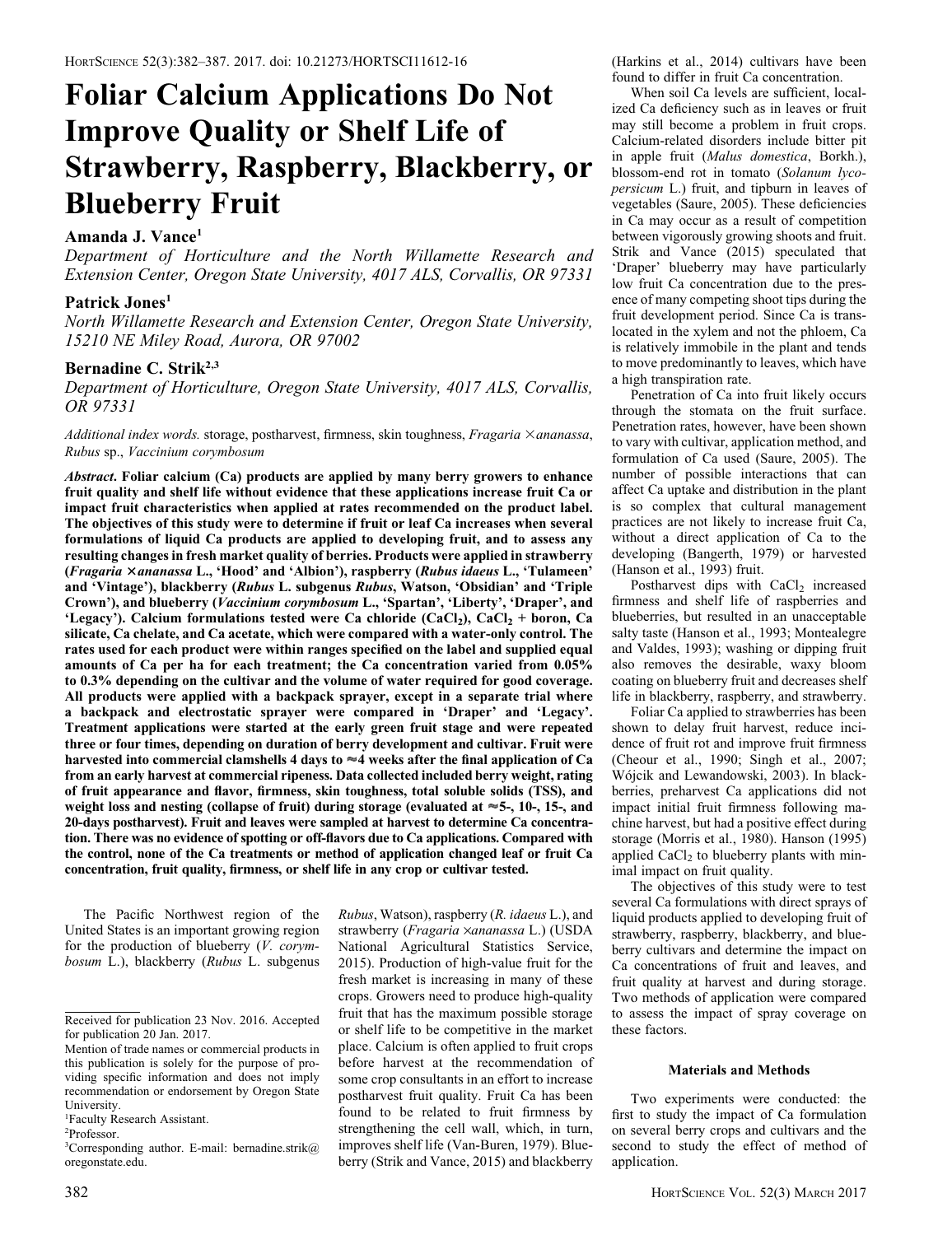### Expt. 1

The trial was conducted at two commercial farms (location 1: Cornelius, OR, lat. 45°47′ N, long. 123°05′ W; location 2: Salem, OR, lat. 45°00' N, long. 122°56' W). Treatments were applied to commonly grown cultivars of each berry type, representing early and later fruiting seasons (Table 1). The plantings were mature and were managed per standard commercial practices (Barney et al., 2007; Hoashi-Erhardt and Walters, 2014; Pscheidt and Ocamb, 2016; Strik et al., 1993). In raspberry and blackberry, rows were spaced 3.0 m apart with a perennial grass grown in the aisles. Plants were drip irrigated, but overhead sprinklers were used for evaporative cooling when temperatures exceeded 29 °C. Blueberry rows were also spaced 3.0 m apart with perennial grass between the rows. At location 1, blueberry plants were overhead irrigated with sprinklers, whereas at location 2, they were drip irrigated with overhead sprinklers used for evaporative cooling when temperatures exceeded 29 °C. In strawberry, 'Hood' was grown in a perennial matted row system with sprinkler irrigation, whereas 'Albion' was grown in a perennial plasticulture system with drip irrigation. All water sources used for irrigation and spray application were tested for Ca concentration (Table 2); none were found to have excessively high Ca that would possibly impact the results of this study.

Five commercially available Ca ''foliar'' products were evaluated at each location: CaCl<sub>2</sub> (PhytaCal QC™; California Organic Fertilizers, Fresno, CA), CaCl<sub>2</sub> + boron (PhytaSet QC™; California Organic Fertilizers), calcium silicate (Mainstay™, Redox Chemicals, Burley, ID); citric acid chelated calcium (Biomin<sup>™</sup>; JH Biotech Inc., Ventura, CA), and calcium acetate (CalAce™; Cultivace, Salem, OR) (Table 3). A control where only water was applied was included. Rates of application for each Ca product were chosen to achieve the same rate of Ca applied per hectare  $(336 \text{ g} \cdot \text{ha}^{-1})$  while staying within the rates recommended on the product label (no recommended rates of water volume are typically provided). Calcium chloride was also applied at a high rate  $(672 \text{ g} \cdot \text{ha}^{-1})$ , which did not exceed label recommendations. No surfactant was recommended for any of these products and thus none was added.

Treatments were applied with backpack sprayers (15-L capacity; Solo USA, Newport News, VA) pressurized to  $\approx$ 414 kPa and fitted with 80-02 EVS brass nozzles (TeeJet Technologies, Glendale Heights, IL). Applications were calibrated to achieve equal output volume for each plot. Volume of water applied was determined by typical grower practices and recommendations for the crop for stage of canopy cover (Table 3). Treatment applications began at the late bloom to early green fruit stage for each cultivar with the number of applications varying with the length of fruit development (fruit set to harvest period) for each berry crop and cultivar (Table 1). Preliminary results from

Table 1. Berry crops and cultivars included in Expts. 1 and 2 at locations 1 (Cornelius, OR), 2 (Salem, OR), and 3 (North Willamette Research and Extension Center, Aurora, OR), and dates of calcium treatment application and fruit harvest in 2015.

| Berry type | Cultivar     | Location |          | Harvest date |         |         |          |
|------------|--------------|----------|----------|--------------|---------|---------|----------|
| Strawberry | Hood         |          | 29 Apr.  | 7 May        | 14 May  |         | 27 May   |
|            | Albion       |          | $5$ Aug. | $10$ Aug.    | 13 Aug. | -       | 17 Aug.  |
| Raspberry  | Tulameen     |          | 20 May   | 28 May       | 4 June  |         | 26 June  |
|            | Vintage      |          | 16 July  | 24 July      | 29 July |         | $3$ Aug. |
| Blackberry | Obsidian     |          | 20 May   | 28 May       | 4 June  |         | 22 June  |
|            | Triple Crown |          | 18 June  | 26 June      | 2 July  |         | 24 July  |
| Blueberry  | Spartan      |          | 29 Apr.  | 14 May       | 28 May  |         | 19 June  |
|            | Liberty      |          | 29 Apr.  | 14 May       | 28 May  | 11 June | 13 July  |
|            | Draper       | 2        | 7 May    | 19 May       | 3 June  | 10 June | 6 July   |
|            | Liberty      | 2        | 7 May    | 19 May       | 3 June  | 10 June | 10 July  |
|            | Draper       | 3        | 8 May    | 24 May       | 5 June  | 12 June | 26 June  |
|            | Legacy       | 3        | 8 May    | 24 May       | 5 June  | 12 June | 30 June  |

Table 2. Calcium concentration of water sources used for irrigation, evaporative cooling, and tank mixing of sprays for locations 1 (Cornelius, OR), 2 (Salem, OR), and 3 (North Willamette Research and Extension Center, Aurora, OR). Sprays were never mixed at location 2.

| Location | Use                            | $Ca$ (ppm) |
|----------|--------------------------------|------------|
|          | Irrigation                     | 9.8        |
|          | Irrigation                     | 7.7        |
|          | Evaporative cooling            | 19.9       |
|          | Tank mixing                    | 17.3       |
| 2        | Irrigation/evaporative cooling | 29.4       |
|          | Irrigation                     | 23.8       |
|          | Tank mixing                    | 20.2       |

Table 3. Percent calcium (Ca) treatment for Expts. 1 and 2 at locations 1 (Cornelius, OR), 2 (Salem, OR), and 3 (North Willamette Research and Extension Center, Aurora, OR).

|                       | Percent Ca applied        |                           |                                                |                                          |  |  |  |  |  |
|-----------------------|---------------------------|---------------------------|------------------------------------------------|------------------------------------------|--|--|--|--|--|
| Formulation           | 748 $(L \cdot ha^{-1})^z$ | 467 $(L \cdot ha^{-1})^y$ | 234 (L $\cdot$ ha <sup>-1</sup> ) <sup>x</sup> | $215$ (L·ha <sup>-1</sup> ) <sup>w</sup> |  |  |  |  |  |
| Ca chloride (low)     | 0.05                      | 0.08                      | 0.15                                           | 0.16                                     |  |  |  |  |  |
| Ca chloride (high)    | 0.09                      | 0.15                      | 0.30                                           |                                          |  |  |  |  |  |
| $Ca$ chloride + boron | 0.05                      | 0.08                      | 0.15                                           | __                                       |  |  |  |  |  |
| Ca silicate           | 0.05                      | 0.08                      | 0.15                                           | _                                        |  |  |  |  |  |
| Ca chelate            | 0.05                      | 0.08                      | 0.15                                           | __                                       |  |  |  |  |  |
| Ca acetate            | 0.05                      | 0.08                      | 0.15                                           |                                          |  |  |  |  |  |

<sup>z</sup>Volume of water applied for 'Obsidian', 'Tulameen', 'Spartan', 'Draper' (all locations), 'Liberty' (all locations), and 'Legacy'.

<sup>y</sup>Volume of water applied for 'Hood', 'Vintage', and 'Triple Crown'.

x Volume of water applied for 'Albion'.

wVolume of water applied with electrostatic sprayer (Expt. 2 only, 'Draper' and 'Legacy', location 3). Only Ca chloride (low) was tested.

early-season cultivars showed few differences among Ca treatments, so water volume was reduced to increase Ca concentration in later season cultivars (Table 3).

Experimental design. Treatments (Table 3) were arranged in a completely randomized design with four replicates of each experimental unit (plot) at each location. Plot size varied by crop (9.1 m of row in strawberry, raspberry, and 'Obsidian' blackberry; and 6.1 m in 'Triple Crown' blackberry); in blueberry there were four plants per plot with one plant separating adjacent plots.

## Expt. 2

The trial was conducted in a certified organic planting of 'Draper' and 'Legacy' blueberry at the North Willamette Research and Extension Center (location 3: Aurora, OR, lat. 45°28′ N, long. 122°76′ W). Plants were 0.75 m apart in the row with 3.0 m between rows. A perennial grass was grown between the rows. Plants were drip irrigated, as needed. One Ca product  $(CaCl<sub>2</sub>)$  was

applied at the low rate  $(336 \text{ g} \cdot \text{ha}^{-1})$  (Table 3) using either a backpack sprayer (as previously described) at a concentration of 0.05% Ca (748 L $\cdot$ ha<sup>-1</sup> of water) or at a concentration of 0.16% Ca using an electrostatic sprayer (215 L·ha–1 of water; On Target Spray Systems, Mt. Angel, OR) with two vertical booms each consisting of 13 nozzles. The experimental units (each a 5.3-m-long plot) were arranged in a randomized block design with cultivar and spray method as the main factors in a  $2 \times 2$  factorial with two replicates.

Fruit harvest. In each experiment, fruit were harvested within 2 d of commercial harvest, which was determined by the grower collaborators (locations 1 and 2) and experience (location 3). Ripe fruit were harvested on one date from 4 d to  $\approx$  4 weeks after the final treatment application (Table 1) and were handpicked directly into commercial polyethylene containers (''clamshells''; Sambrailo Packaging, Watsonville, CA) of standard size for each crop (454, 340, and 170 g for strawberry, 'Tulameen' raspberry and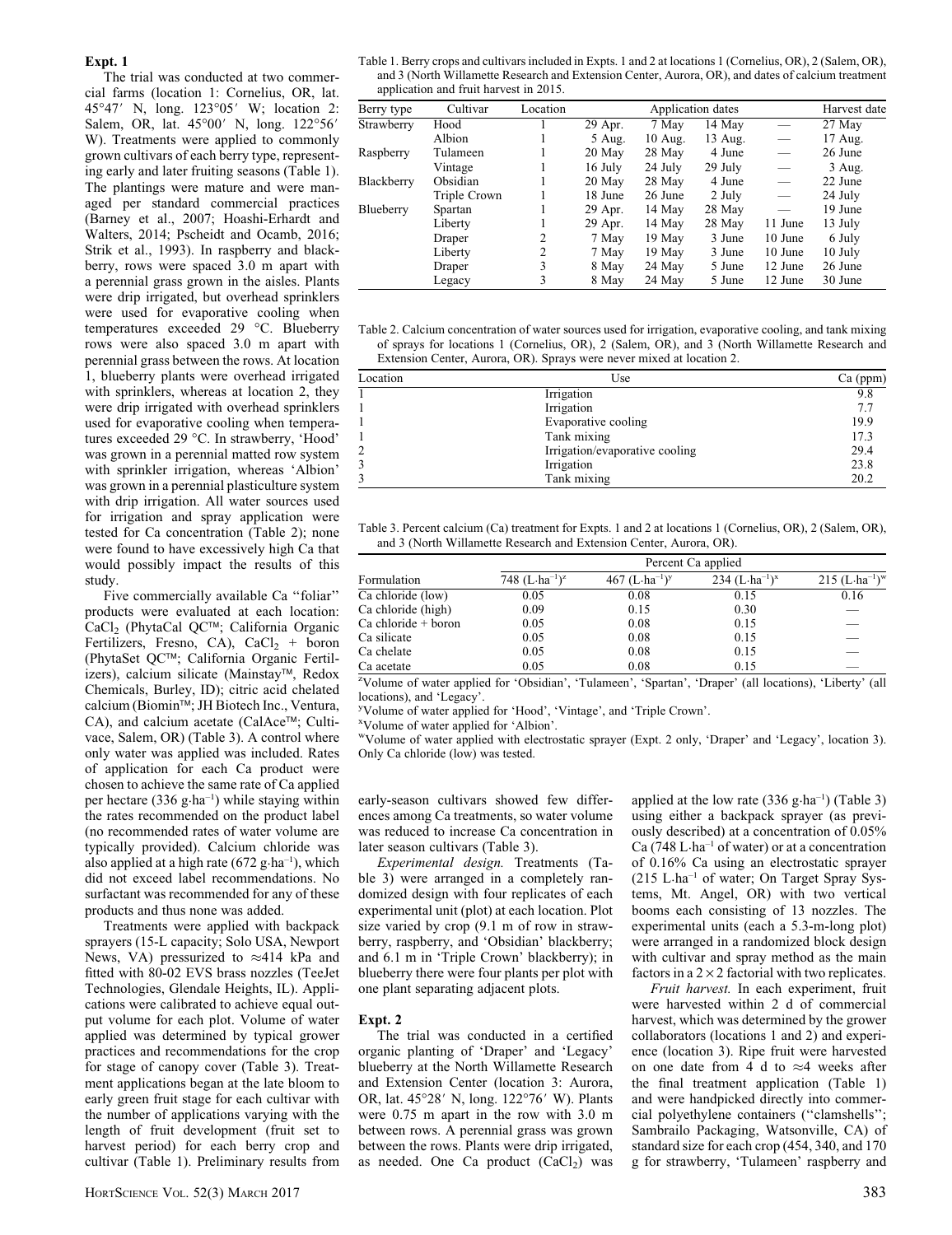Table 4. Fruit and leaf calcium (Ca, %) at time of fruit harvest by treatment, crop, and cultivar for Expt. 1 at locations 1 (Cornelius, OR) and 2 (Salem, OR).

|                          | Strawberry (location 1)                      |           |           | Raspberry (location 1) |          |           | Blackberry (location 1) |         |           | Blueberry (location 1) |           |              | Blueberry (location 2) |           |           |           |           |           |           |      |
|--------------------------|----------------------------------------------|-----------|-----------|------------------------|----------|-----------|-------------------------|---------|-----------|------------------------|-----------|--------------|------------------------|-----------|-----------|-----------|-----------|-----------|-----------|------|
|                          |                                              | Hood      | Albion    |                        | Tulameen |           |                         | Vintage | Obsidian  |                        |           | Triple Crown | Spartan                |           |           | Liberty   | Liberty   |           | Draper    |      |
| Treatment                | Fruit                                        | eat       | Fruit     | Leaf                   | Fruit    | . .ea+    | Fruit                   | ∟eaf    | Fruit     | Leaf                   | Fruit     | Leaf         | Fruit                  | . .ea     | Fruit     | .eat      | Fruit     | eaf       | Fruit     | Leaf |
| Ca chloride<br>(low)     | 0.11                                         | 0.78      | 0.18      | 2.12                   | 0.14     | 1.63      | 0.19                    | 1.77    | 0.16      | 0.53                   | 0.32      | 1.28         | 0.02                   | 1.61      | 0.05      | 0.63      | 0.05      | 0.59      | 0.05      | 0.81 |
| Ca chloride<br>(high)    | 0.10                                         | 0.80      | 0.17      | 2.12                   | 0.14     | 1.78      | 0.22                    | .80     | 0.15      | 0.51                   | 0.27      | .39          | 0.02                   | .86       | 0.06      | 0.59      | 0.05      | 0.62      | 0.05      | 0.89 |
| Ca chloride<br>$+$ boron | 0.10                                         | 0.78      | 0.18      | 2.36                   | 0.14     | 0.73      | 0.23                    |         | 0.15      | 0.52                   | 0.28      | .20          | 0.02                   | l.55      | 0.05      | 0.57      | 0.05      | 0.62      | 0.05      | 0.86 |
| Ca silicate              | 0.10                                         | 0.75      | 0.18      | 2.35                   | 0.14     | .69       | 0.23                    | 1.83    | 0.16      | 0.52                   | 0.32      | .36          | 0.03                   | .73       | 0.05      | 0.58      | 0.05      | 0.61      | 0.06      | 0.90 |
| Ca chelate               | 0.10                                         | 0.80      | 0.15      | 2.43                   | 0.14     | 170       | 0.21                    | .88     | 0.15      | 0.47                   | 0.31      | 1.32         | 0.02                   | 1.73      | 0.05      | 0.60      | 0.05      | 0.63      | 0.05      | 0.88 |
| Ca acetate               | 0.10                                         | 0.74      | 0.16      | 2.19                   | 0.17     | .52       | 0.25                    | l.85    | 0.16      | 0.49                   | 0.30      | 1.25         | 0.04                   | .75       | 0.05      | 0.58      | 0.04      | 0.65      | 0.05      | 0.86 |
| Control<br>(water)       | 0.11                                         | 0.81      | 0.16      | 2.12                   | 0.13     | 1.73      | 0.20                    | 1.72    | 0.16      | 0.49                   | 0.30      | .26          | 0.03                   | 1.65      | 0.05      | 0.62      | 0.05      | 0.61      | 0.05      | 0.85 |
| P value                  | <b>NS</b>                                    | <b>NS</b> | <b>NS</b> | <b>NS</b>              | NS.      | <b>NS</b> | <b>NS</b>               | NS      | <b>NS</b> | <b>NS</b>              | <b>NS</b> | <b>NS</b>    | <b>NS</b>              | <b>NS</b> | <b>NS</b> | <b>NS</b> | <b>NS</b> | <b>NS</b> | <b>NS</b> | NS   |
|                          | <sup>NS</sup> Nonsignificant at $P > 0.05$ . |           |           |                        |          |           |                         |         |           |                        |           |              |                        |           |           |           |           |           |           |      |

all blackberries, and 'Vintage' raspberry and all blueberries, respectively). A piece of white paper towel was placed in the bottom of each clamshell for strawberry, raspberry, and blackberry to simulate a soaking pad that is typically found in commercial packaging and to assist in visual ratings during storage. Clamshells were placed into coolers with ice packs and transported to the laboratory for data analysis (see below).

Tissue analysis. On the day of fruit harvest, a leaf tissue sample (most recent, fully expanded leaves) was collected for nutrient analysis per plot. In strawberry, 20 trifoliate leaves, including $\approx$ 10 cm of the petiole, were sampled. In raspberry and blackberry, 20 fruiting lateral leaves, and in blueberry, 50 leaves from shoots arising below the fruiting clusters, all including the petiole, were sampled per plot. Leaves were washed in distilled water, gently patted dry, and placed in paper bags before shipping by 2-d mail for analysis. One clamshell of fruit from each treatment plot was randomly selected for nutrient analysis. Strawberry and blueberry fruit were washed with distilled water and excess water shaken off before shipping, whereas raspberry and blackberry fruit were not washed (to maintain fruit integrity). Fruit samples, still in clamshells, were placed in zipper-top plastic bags in an insulated box with ice packs and shipped overnight for analysis. All tissue samples were analyzed by Brookside Laboratories (New Bremen, OH) for Ca concentration using an inductively coupled plasma spectrophotometer after wet ashing the samples in nitric/perchloric acid (Gavlak et al., 1994).

Data collection and storage. Data collected on the day of fruit harvest included berry weight, rating of fruit appearance, firmness, skin toughness, and TSS (Brix). The berries were also tasted to determine the presence or absence of salty flavor from CaCl<sub>2</sub> applications, which had been noted in previous work (Hanson et al., 1993; Montealegre and Valdes, 1993). Average berry weight was determined from 25 randomly selected fruit. Fruit appearance was subjectively rated on a 1 to 5 scale, with 1 being undamaged and 5 being the least marketable. All fruit harvested were intact and considered marketable, but aesthetic

defects such as spotting caused by product application could result in a poorer rating. Average firmness was determined on 10 berries per experimental unit for strawberry, raspberry, and blackberry using a manual firmness tester [University of California manual firmness tester (serial no. 364; Western Industrial Supply, San Francisco, CA), with a mechanical force gauge (model LKG1; Ametek, Feasterville, PA), with a 1.2-cmdiameter tip]. Strawberry and blackberry fruit were compressed until one drop of juice was released. Raspberry fruit were compressed and firmness recorded when opposite sides of the torus touched. In blueberry, 25 berries were measured for firmness using a FirmTech 2 (BioWorks, Wamego, KS). Skin toughness was measured on 10 berries per experimental unit using a Correx 50-g tension gauge (Wagner Instruments, Greenwich, CT) with a blunt needle attached to determine the penetration force required to pierce the skin. In strawberry, the needle was placed on the shoulder of the berry between achenes. In raspberry and blackberry, the needle was placed in the center of a drupelet located midway between the top and bottom of the berry. In blueberry, the needle was placed at the widest diameter of the berry. Total soluble solids was measured on homogenized 10-berry samples from each experimental unit using a temperature compensated Palette digital refractometer (Atago USA, Bellevue, WA).

The impact of treatments on fruit storage (''shelf life'') was assessed using a walk-in cooler maintained between 1.1 and 2.8  $\degree$ C for the duration of storage. However, temperature fluctuated from opening and closing of the cooler door and no humidity or atmospheric control was available. Clamshells were individually weighed before placing in cold storage and then again after 5 and 10 d of storage for strawberry, raspberry, and blackberry cultivars and 5, 10, 15, and 20 d of storage for blueberry cultivars. Percent moisture loss was then calculated. In addition, fruit in each clamshell were measured for firmness, skin toughness, and TSS at each of the aforementioned storage times. Due to insufficient harvested fruit of 'Hood', TSS was only measured at harvest and firmness was not measured. In 'Vintage', commercial

harvest occurred shortly before samples were taken and there was not enough fruit per plot to fill clamshells, which may have impacted measurements of moisture loss and firmness after storage. 'Draper' at location 2 was only sampled for laboratory analysis of Ca concentration; insufficient fruit were available for determination of quality at harvest and shelf life.

Data analysis. Data were analyzed using PROC MIXED (SAS version 9.3) for a completely randomized design (Expt. 1) and a randomized complete block design (Expt. 2). Mean separations were performed using Tukey's honestly significant difference test. When Ca treatments were not found to impact fruit quality parameters, data were pooled by cultivar. Within each crop, effects of cultivar and storage time on the measured variables were determined using a two-way analysis of variance. Since different clamshells were analyzed at each storage date, use of repeated measures was not appropriate. Correlations between fruit Ca and fruit firmness within each cultivar using the pooled data were analyzed using PROC CORR.

#### Results and Discussion

#### Expt. 1

Targeted Ca applications did not impact leaf Ca at time of fruit harvest or fruit Ca concentration in any crop or cultivar (Table 4), nor were any changes in visual appearance or flavor of fruit detected at harvest (data not shown). Although a risk of phytotoxicity is mentioned in the literature, particularly when using CaCl<sub>2</sub> (Chang et al., 2004; Cheour et al., 1990; Morris et al., 1980), we saw no evidence of fruit or leaf damage even at the highest concentration used  $(0.3\% \text{ CaCl}_2)$  in 'Albion'. Past studies in strawberry and blueberry have also shown that fruit Ca is not necessarily impacted by foliar Ca applications (Chen et al., 1998) even when leaf Ca was impacted (Hanson, 1995; Makus and Morris, 1989; Smith, 2016). No correlation was found between fruit Ca and firmness at harvest or after storage for any cultivar of any crop ( $n = 28$ , data not shown).

Storage. There was no effect of Ca treatment on visual ratings of decay and nesting (loss of fruit integrity leading to collapse or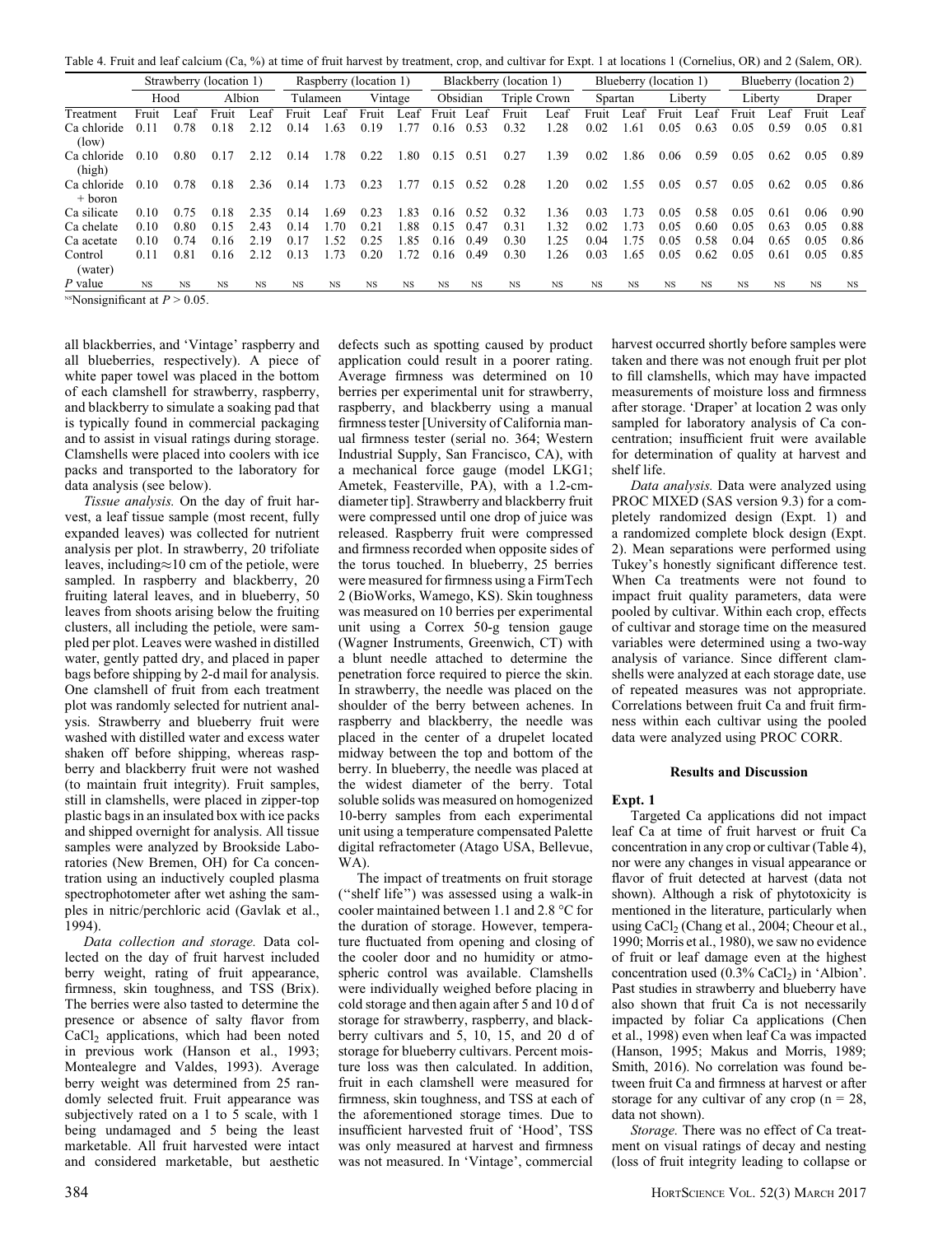

Fig. 1. Impact of strawberry ('Albion' and 'Hood'), raspberry ('Tulameen' and 'Vintage'), and blackberry ('Obsidian' and 'Triple Crown') cultivars on fruit (A) percent moisture loss, (B) skin toughness, (C) total soluble solids (%TSS), and (D) firmness at 0- (day of harvest, no data for percent moisture loss), 5-, and 10-d postharvest at location 1 (Cornelius, OR), averaged over foliar calcium treatment ( $n = 28$ ).

sinking) during storage for any crop/cultivar (data not shown) so the data were pooled.

Strawberry. In strawberry, fruit quality parameters, including firmness, skin toughness, berry weight or TSS, were unaffected by Ca applications. As expected, strawberry fruit lost more moisture as storage time increased. Interactions between cultivar and days of storage were found for percent moisture loss ( $P < 0.0001$ ) and skin toughness ( $P = 0.0010$ ) (Fig. 1A and B). There was no difference in TSS at harvest between the cultivars studied (Fig. 1C). In 'Albion', firmness increased significantly between time of harvest and 10-d postharvest  $(P < 0.0001)$ (Fig. 1D), likely due to moisture loss, while TSS was not impacted by storage time. Cheour et al. (1990) found that Ca-treated strawberries (in which leaf and fruit Ca increased with at least one foliar application of 10 to 20 kg $\cdot$ ha<sup>-1</sup> CaCl<sub>2</sub>) maintained firmness during storage better than untreated berries, but when plants were grown with higher soil and tissue Ca levels, foliar Ca applications had a less pronounced effect. In another study, strawberry fruit TSS and pH were lower after 2 d of storage and decay was reduced by foliar Ca (21 applications of Ca trihydroxyglutarate at 7 or 30 kg $\cdot$ ha<sup>-1</sup>), but fruit Ca (%) was unaffected (Makus and Morris, 1989). In 'Chandler' strawberry treated with  $CaCl<sub>2</sub>$ , only the highest concentration applied (0.6%, double the highest concentration used in the present trial) improved shelf life compared with a water sprayed control (Bakshi et al., 2013).

Raspberry. The few changes that were detected in raspberry fruit quality during storage were not consistent by treatment or cultivar; there was no effect of Ca treatment on any fruit quality parameter measured (data not shown). Eaves et al. (1972) also found that preharvest Ca sprays on raspberry did not have a strong impact on firmness at harvest, whereas berry softening and fruit rot were reduced after storage. In our study, interactions were found between cultivar and days of storage for percent moisture loss ( $P \leq$ 0.0001), skin toughness ( $P \le 0.0001$ ), firmness ( $P < 0.0001$ ), and TSS ( $P < 0.0001$ ) (Fig. 1A–D). 'Vintage' fruit may have had a greater percent moisture loss than 'Tulameen' because clamshells were not filled completely, leaving more airspacea result of fewer ripe fruit available per plot at harvest. This also may have impacted firmness and skin toughness.

Blackberry. In blackberry, no effects of Ca treatment on fruit quality were seen (data not shown). Morris et al. (1980) reported blackberry fruit firmness was similar among untreated and foliar Ca treatments at harvest, but after 24-h storage, Ca-treated fruit were more firm. However, they found that cultivar had a large role in determining quality at harvest and after storage. In our study, TSS was only affected by cultivar  $(P < 0.0001)$  (Fig. 1C), whereas percent moisture loss was affected by both cultivar ( $P = 0.0003$ ) and days of storage  $(P < 0.0001)$  (Fig. 1A). There was an interaction between cultivar and days of storage on skin toughness ( $P < 0.0001$ ) and firmness  $(P < 0.0001)$ . Although 'Triple Crown' had higher skin toughness than 'Obsidian' (Fig. 1B), it was less firm at harvest and throughout storage (Fig. 1D). Fernandez-Salvador et al. (2015a) found that organically grown 'Obsidian' fruit were firmer and had similar or lower TSS than 'Triple Crown', depending on year. 'Obsidian' also had the longest marketable storage days (14 d at  $5^{\circ}$ C) in the cultivars studied (Fernandez-Salvador et al., 2015b).

Blueberry. Fruit quality and shelf life were unaffected by the foliar Ca treatment applications in blueberry (data not shown). In general, all fruit samples stored well with little decay. There was insufficient ripe fruit of 'Draper' at location 2 to assess fruit quality and shelf life, though 'Draper' from location 3 had the firmest fruit and toughest skin of any blueberry cultivar tested. There was an interaction between cultivar and days of storage for percent moisture loss  $(P \leq$ 0.0001), skin toughness ( $P < 0.0001$ ), and firmness ( $P \le 0.0001$ ) (Fig. 2A–C), whereas TSS was not impacted by cultivar or storage time (Fig. 2D). 'Liberty' fruit were picked at a more advanced stage of fruit maturity at location 1 compared with location 2, perhaps explaining why 'Liberty' at location 2 had higher skin toughness and firmness. 'Spartan' had lower skin toughness and firmness than the other cultivars, demonstrating that it may be less suited to long-term storage for fresh market. 'Legacy' from Expt. 2 had among the lowest skin toughness and moderate firmness (Fig. 2B and C). 'Draper' had among the lowest fruit Ca (Table 5), but the highest fruit firmness, which suggests the relationship between fruit Ca and firmness may vary by cultivar. Angeletti et al. (2010) found that 'Bluecrop' had lower fruit Ca than 'O'Neal' but was more firm at harvest, and Strik and Vance (2015) found no apparent relationship between fruit Ca and grower experience and reports of firmness among many blueberry cultivars.

## Expt. 2

Method of application and the corresponding difference in Ca concentration applied (Table 3) did not impact fruit or leaf Ca concentration (Table 5), or any aspect of fruit quality or shelf life (data not shown). Since the use of electrostatic sprayers is meant to improve coverage by spraying a mist of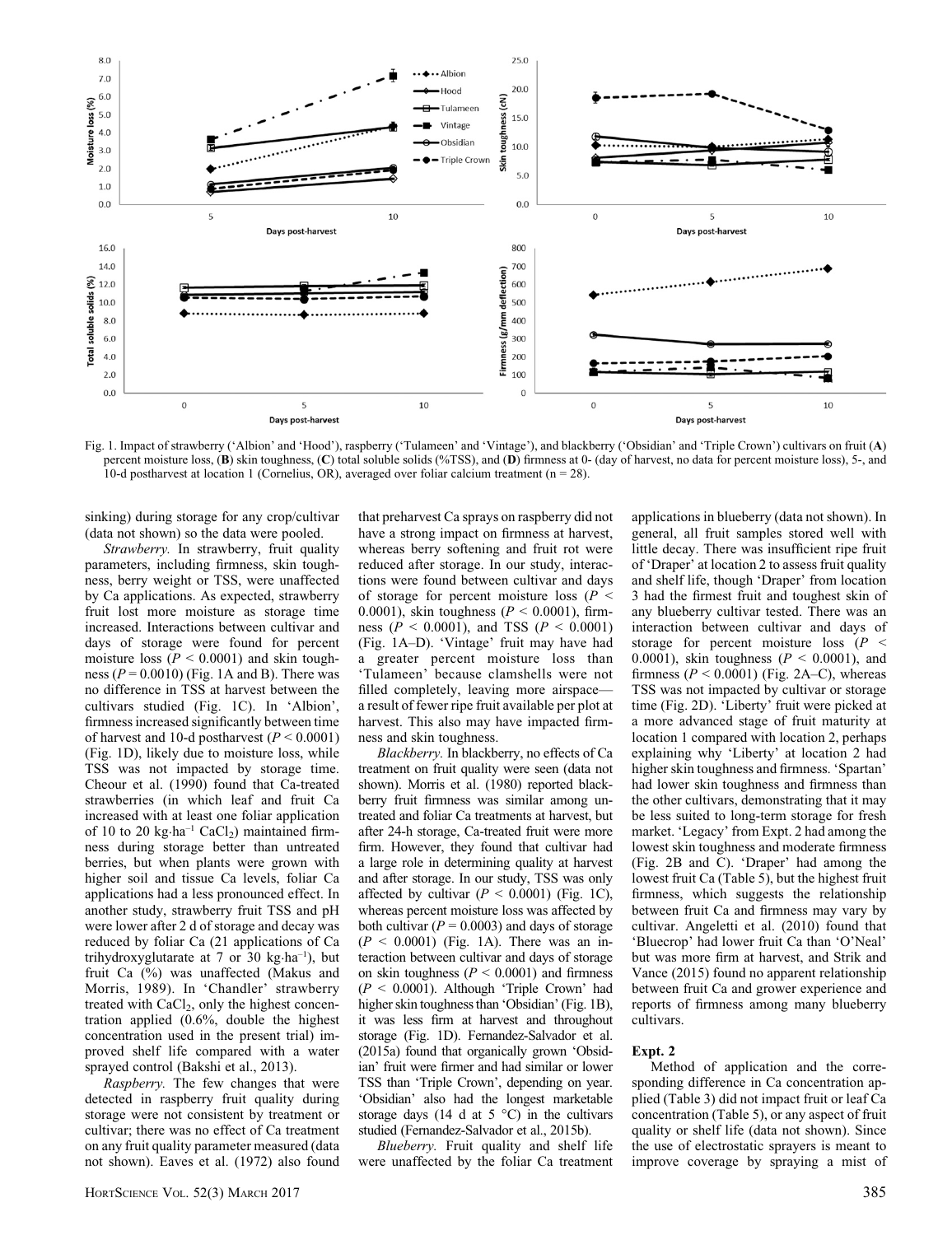

Fig. 2. Impact of blueberry cultivars ('Spartan', 'Draper', 'Liberty', and 'Legacy') in Expts. 1 and 2 at locations 1 (Cornelius, OR, n = 28), 2 (Salem, OR, n = 28), and 3 (North Willamette Research and Extension Center, Aurora, OR,  $n = 4$ ) on fruit (A) percent moisture loss, (B) skin toughness, (C) total soluble solids (%TSS), and (D) firmness at 0- (day of harvest, no data for percent moisture loss), 5-, 10-, 15-, and 20-d postharvest. Averaged over foliar calcium treatment at all locations and also over application method for Expt. 2, location 3 ( $n = 4$ ).

Table 5. Fruit and leaf calcium (Ca, %) as impacted by cultivar and spray method in Expt. 2 at the North Willamette Research and Extension Center (Aurora, OR).

|                                                      |           | % Ca   |  |  |
|------------------------------------------------------|-----------|--------|--|--|
| Treatment                                            | Fruit     | Leaf   |  |  |
| Cultivar (CV)                                        |           |        |  |  |
| Draper                                               | 0.03      | 0.74   |  |  |
| Legacy                                               | 0.05      | 0.54   |  |  |
| Spray method (Sm)                                    |           |        |  |  |
| Backpack                                             | 0.04      | 0.64   |  |  |
| Electrostatic                                        | 0.04      | 0.64   |  |  |
| Significance <sup>z</sup>                            |           |        |  |  |
| CV                                                   | 0.0138    | 0.0176 |  |  |
| Sm                                                   | <b>NS</b> | NS     |  |  |
| $CV \times Sm$                                       | <b>NS</b> | NS     |  |  |
| ${}^ZD$ value provided: Sponsimificant at $D > 0.05$ |           |        |  |  |

value provided;  $\text{``nonsegment at } P > 0.05$ .

charged droplets that wrap around and adhere to all leaf and berry surfaces (Law, 1983), it was expected that Ca concentration would increase more than when using a backpack sprayer with larger, uncharged droplets primarily reaching the outer surfaces of the plant. Lower volumes of both water and product applied can often be used with electrostatic sprayers to achieve similar or better results compared with conventional air blast sprayers (Law and Scherm, 2005). However, since no formulation or concentration of Ca was successful at increasing fruit or leaf Ca in Expt. 1, there may be other factors preventing the movement of Ca into the plants even with improved leaf and fruit coverage from the electrostatic sprayer.

In strawberry, Cheour et al. (1990) found that one application of Ca did increase leaf tissue Ca, but subsequent applications did not further increase leaf Ca. They hypothesized that Ca treatments are only effective when tissue levels are below a sufficiency level. Studies in apple have shown that  $CaCl<sub>2</sub>$  more readily penetrates the skin early in fruit development compared with later in the season, likely due to an increased number and functionality of stomata (Schlegel and Schonherr, 2002). Since there is not a good understanding of stomatal function in berry crop leaves or fruit, we do not know the ideal timing or frequency at which Ca would need to be applied to achieve higher leaf and fruit Ca. The use of surfactants can increase the efficacy of sprays by increasing contact between spray droplets and the leaf and fruit surfaces (Fernandez and Eichert, 2009; Schlegel and Schonherr, 2002); however, none of the applied product labels provided recommendations on surfactants and growers rarely use surfactants when applying these products.

#### Conclusions

Targeted calcium applications at the rates currently recommended by the label of the products used (0.05% to 0.30% Ca, depending on product and volume of water applied per hectare) were not effective at increasing fruit or leaf Ca concentration or altering fruit quality at harvest and during storage. Method of application also did not impact Ca concentration or fruit quality in blueberry. Aspects of fruit quality and shelf life were dependent on cultivar.

#### Literature Cited

- Angeletti, P., H. Castagnasso, E. Miceli, L. Terminiello, A. Concellon, A. Chaves, and A.R. Vicente. 2010. Effect of preharvest calcium applications on postharvest quality, softening and cell wall degradation of two blueberry (Vaccinium corymbosum) varieties. Postharvest Biol. Technol. 58:98–103.
- Bakshi, P., A. Jasrotia, V.K. Wali, A. Sharma, and M. Bakshi. 2013. Influence of pre-harvest application of calcium and micro-nutrients on growth, yield, quality and shelf-life of strawberry cv. Chandler. Indian J. Agr. Sci. 83:831– 835.
- Bangerth, F. 1979. Calcium-related physiological disorders of plants. Annu. Rev. Phytopathol. 17:97–122.
- Barney, D.L., P. Bristow, C. Cogger, S.M. Fitzpatrick, J. Hart, D. Kaufman, C. Miles, T. Miller, P.P. Moore, T. Murray, H. Rempel, B. Strik, and L. Tanigoshi. 2007. Commercial red raspberry production in the Pacific Northwest. Pacific Northwest Extension: PNW 598.
- Chang, Y.C., K. Grace-Martin, and W.B. Miller. 2004. Efficacy of exogenous calcium application for reducing upper leaf necrosis in Lilium 'Star Gazer'. HortScience 39:272–275.
- Chen, Y., J.M. Smagula, W. Litten, and S. Dunham. 1998. Effect of boron and calcium foliar sprays on pollen germination and development, fruit set, seed development, and berry yield and quality in lowbush blueberry (Vaccinium angustifolium Ait.). J. Amer. Soc. Hort. Sci. 123:524–531.
- Cheour, F., C. Willemot, J. Arul, Y. Desjardins, J. Makhlouf, P.M. Charest, and A. Gosselin. 1990. Foliar application of calcium chloride delays postharvest ripening of strawberry. J. Amer. Soc. Hort. Sci. 115:789–792.
- Eaves, C.A., C.L. Lockhart, R. Stark, and D.L. Craig. 1972. Influence of preharvest sprays of